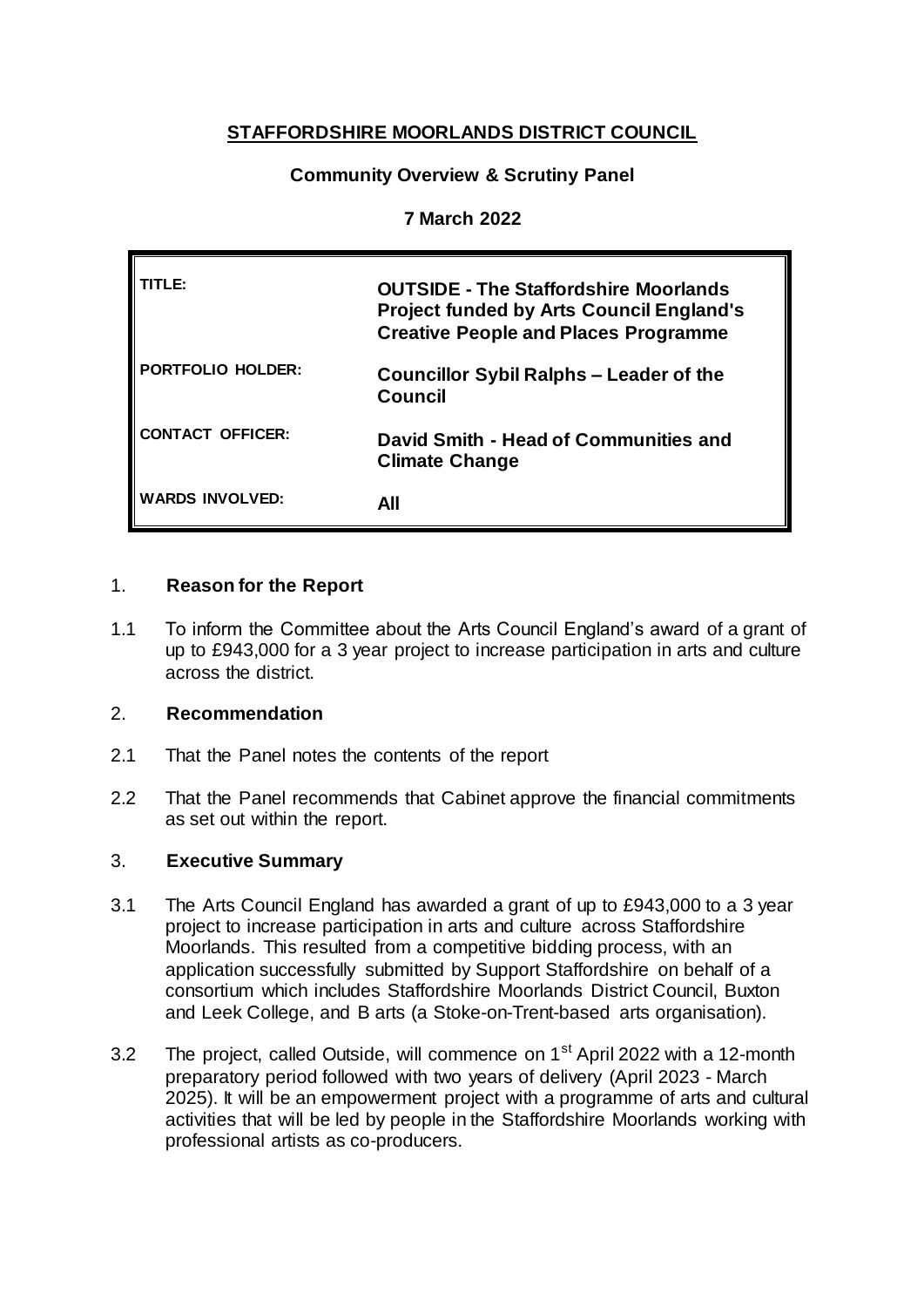# 4. **How this report links to Corporate Priorities**

4.1 The project helps to deliver all aims within the corporate plan but particularly Aim 1 (To help create a safer and healthier environment for our communities to live and work) by developing positive relationships with our communities, and Aim 3 (To help create a strong economy by supporting further regeneration of towns and villages) by encouraging flourishing town centres and tourism.

# 5. **Alternative Options**

5.1 None identified.

### 6. **Implications**

6.1 Community Safety - (Crime and Disorder Act 1998)

The Council will investigate opportunities for providing positive activities through the delivery of the project.

### 6.2 Workforce

It is anticipated at this stage that the project will be delivered within existing staffing resources.

#### 6.3 Equality and Diversity/Equality Impact Assessment

The project aims to engage widely across the community as set out in paragraph 7.5.

# 6.4 Financial Considerations

The Council is asked to redeploy its current annual funding of community arts activity (£20,8500) to support the project.

The Council is also asked to commit up to £25,500 towards cultural activity and £27,175 to underwrite ticket sales during the project's delivery phase (April 2023 onwards).

### 6.5 Legal

The Council will ensure that appropriate contracts, service level agreements and governance structures are put in place.

#### 6.6 Climate Change

The Council will work with fellow consortium members to investigate ways of using the project to promote understanding of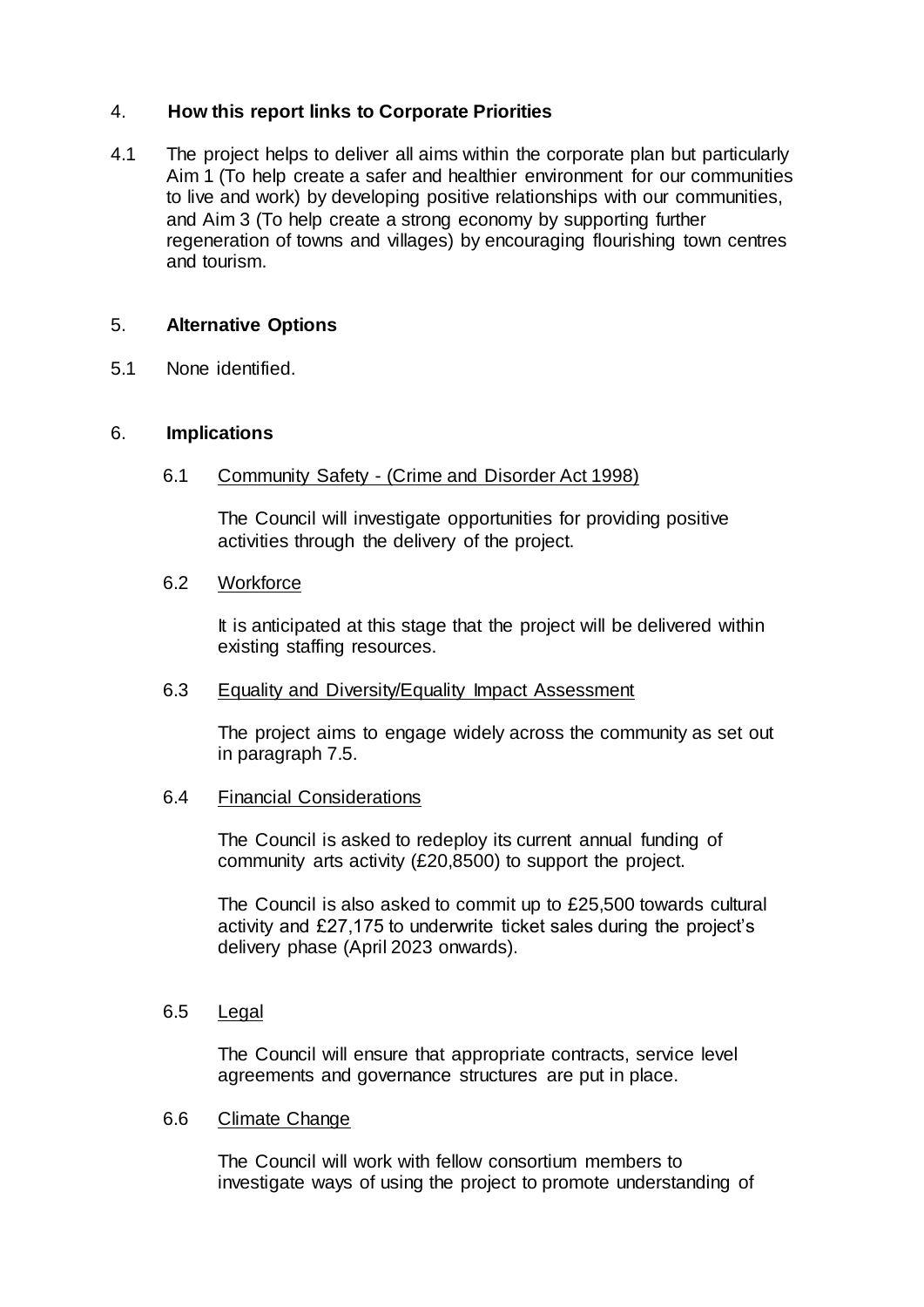and engagement with the climate change agenda.

6.7 Consultation

N/A

6.8 Risk Assessment

The Council's financial commitment is in part dependant upon ticket sales. However, the cost of underwriting of the ticket sales has been factored into the Council's commitments.

#### Mark Trillo **Executive Director (Governance & Commissioning)**

#### **Web Links and Background Papers**

### **Contact details**

David Smith Head of Communities and Climate Change david.smith@highpeak.gov.uk

# 7. **Detail**

### *Introduction*

- 7.1 Arts Council England (ACE) has recently confirmed the award of a grant of up to £943,000 to a Staffordshire Moorlands consortium for a 3 year project to increase participation in arts and culture across the district. This resulted from a competitive bidding process, with an application successfully submitted by Support Staffordshire on behalf of a consortium which includes Staffordshire Moorlands District Council, Buxton and Leek College, and Stoke-based arts organisation B arts. A previous application in 2019 (reported to the Cabinet on  $12<sup>th</sup>$  February 2019) was unsuccessful.
- 7.2 The grant is provided through the Arts Council England's Creative People and Places programme. This focuses on areas of England where involvement in arts and culture is below the national average. ACE is investing £38.3 million of National lottery funding into this programme during 2022-25. It will support 39 projects in 56 local authority areas across England. Staffordshire Moorlands is one of 11 areas entirely new to Creative People and Places. It is therefore a prestigious award for the district.
- 7.3 The project will commence on  $1<sup>st</sup>$  April 2022 with a 12-month preparatory period followed with two years of delivery (April 2023 - March 2025).

#### *The Project*

7.4 'Outside' will be an empowerment project with a programme of arts and cultural activities that will be led by people in the Staffordshire Moorlands working with professional artists as co-producers. Together they will co-curate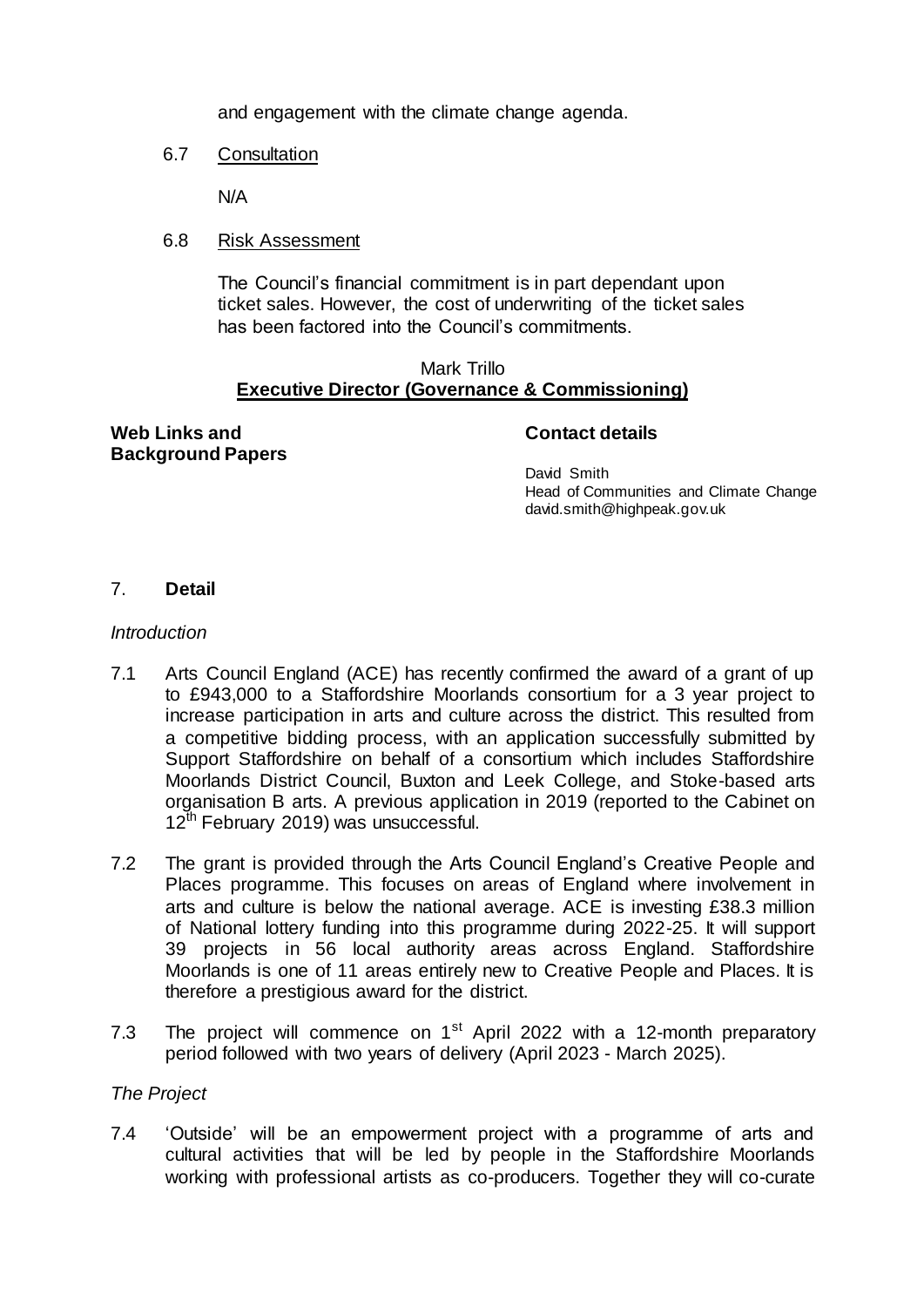an arts programme that takes place in, and is about life in, the rural and isolated landscape and settlements, villages and market towns of the Staffordshire Moorlands. It will be a programme which is meaningful, appealing and relevant to local people, and through this approach will aim to engage the non-engaged.

- 7.5 'Outside' will focus on engaging with:
	- People of all ages who are struggling with long-term limiting conditions, including adults and young people facing mental health challenges; those with physical or unseen disability; the frail elderly; and in all cases their families and carers
	- The vital elderly including the recently retired; the still active; the recently bereaved; and those who are experiencing significant life milestones and are ready to engage with the arts
	- Farming families, often working long hours, and under stress
	- Communities with visible and hidden diversity especially Romany Gypsies, both travelling and housed; families and the communities around them with Polish heritage (from 1945 to current)
	- Households who face multiple issues including poverty, unemployment, substance misuse and a lack of education attainment, all of which factors combine to put the arts out of reach.
	- People of divergent sexuality.
	- Young people aged between 12 and 25, whose access to the arts has been severely curtailed by the reduction of creative subjects at school and who have limited physical access to museums, libraries, theatres, concert halls and all that they offer.
- 7.6 The Council is working with consortium members to identify ways of utilising the Nicholson Museum and Art Gallery in the delivery of the project.
- 7.7 'Outside' will be led by a diverse Advisory Group, delivered by Community Champions, twinned with professional Co-Curators. The Advisory Group will be fully involved in decision making, across the programme. This includes consortium board membership, budgetary decisions, appointments, programme content and capturing and applying feedback and learning.

# *Funding*

- 7.8 In total the project is forecast to spend £1.2M with match funding to be confirmed from partners including Staffordshire Moorlands District Council. Other income to the project will include ticket sales and business sponsorship. Match funding will also be sought from other National Lottery funders and charitable trusts.
- 7.9 The District Council is asked to: